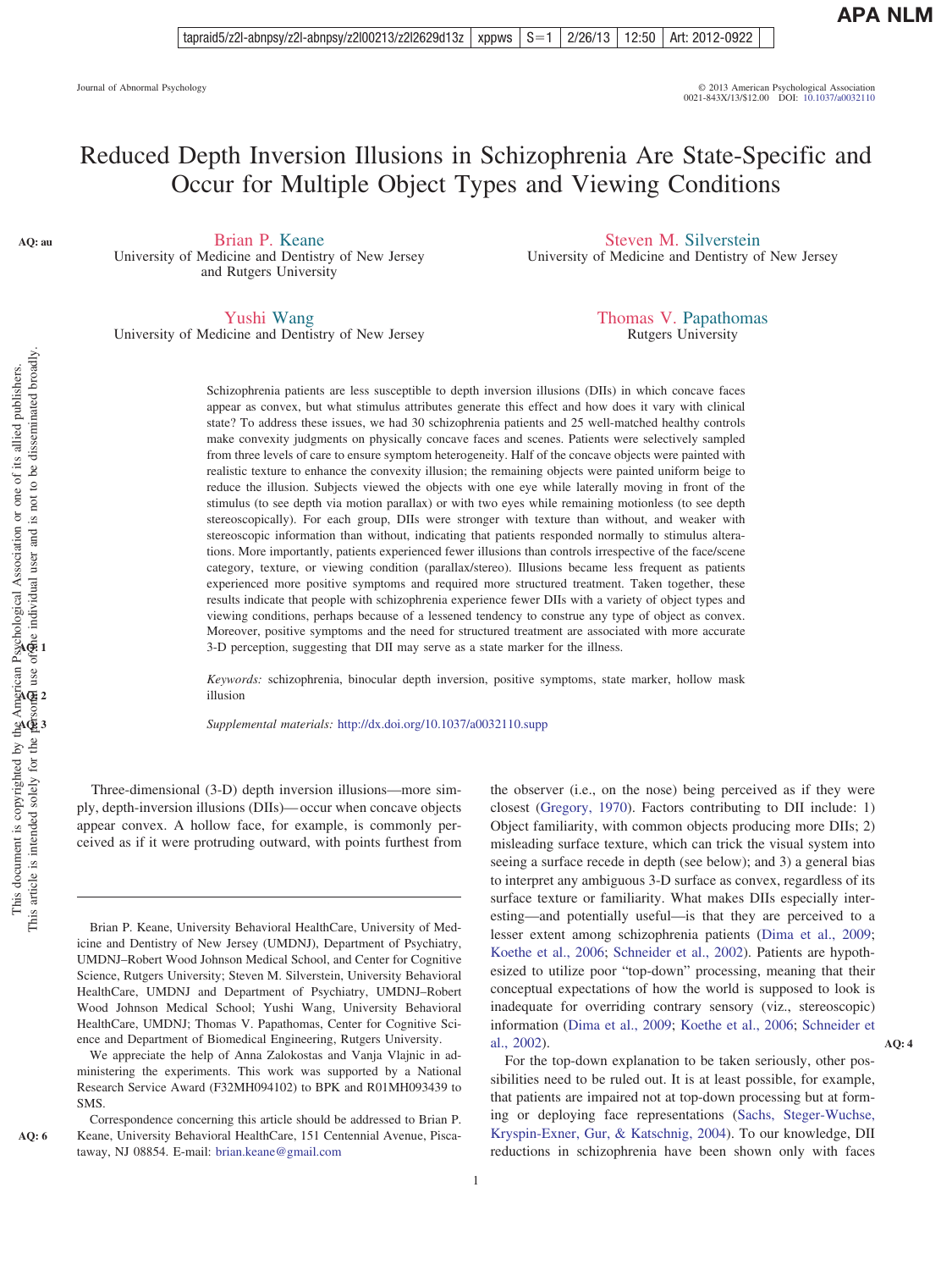[\(Dima, Dietrich, Dillo, & Emrich, 2010;](#page-5-1) [Dima et al., 2009\)](#page-5-0) or only by averaging data deriving from both face and nonface stimuli where the averaging appears to reduce the effect [\(Koethe et al.,](#page-6-4) [2009, p. 197\)](#page-6-4). It thus remains unclear whether the perceptual aberration is face specific. More speculative explanations for reduced DIIs also need to be considered. For instance, patients may be worse at utilizing (misleading) depth-relevant texture information. These depth cues include foreshortening, in which a uniform texture changes predictably in appearance as it recedes in depth; or perspective, as when parallel lines appear to converge as they stretch away from the eye. Alternatively, reduced DIIs may owe to a greater reliance on stereoscopic depth. This shape-revealing property (but not others) may take precedence when conflicting with an otherwise ordinary conceptual schema of object shape. To investigate these possibilities, we had schizophrenia patients and healthy controls judge the convexity of 4 concave objects (see [Figure 1\)](#page-1-0). Two were 3-D scenes ("reverse perspectives") and two were hollow faces (masks). One scene and one face were painted with texture cues to magnify the illusion; the remaining were painted matte beige to mitigate the illusion. There were two viewing conditions. In the first, subjects examined objects monocularly (with one eye) while rocking left and right. This movement allowed 3-D structure to be recovered via *motion parallax*, a phenomenon in which points at further distances appear to move more slowly relative to points closer. For instance, as an observer moves laterally in front of a stationary concave mask, the nose appears to move less than the surrounding parts of the face, indicating that the nose is further away and hence concave. In the second half of the experiment, subjects remained motionless and observed objects binocularly, so that stereoscopic depth could disambiguate an object's structure [\(Papathomas & Bono, 2004\)](#page-6-5). If reduced illusions in schizophrenia turn out to be stimulus specific—for example, if patients only have a problem in forming and accessing face representations or if patients only have abnormal

stereoscopic perception—then the reduced DIIs should occur only in those cases. By contrast, if the illusion does not depend on texture, object category, or viewing condition, then the reduced illusions can be attributed to a reduced reliance on a generic convexity assumption.

Another aim was to consider whether patients' resistance to DIIs generalizes to physical 3-D objects. Prior studies induced DIIs by presenting two 2-D images to each eye, where each image was presented as either a normal stereo pair (eliciting true depth) or with the left and right eye images reversed (pseudoscopically) to invert depth perception. A major difference between this technique and normal object viewing is that in the latter, accommodation cues (how much the eyes lenses bend to see a stimulus) and vergence cues (how much the eyes turn inward to focus on an object) provide congruent and veridical information about an object's depth structure; this is rarely the case with pseudoscopic viewing. It is therefore useful to probe whether patients witness ordinary 3-D physical objects differently, as it will bear more directly on everyday visual functioning.

Finally, we sought to determine the extent to which reduced DIIs depend on the illness state. In a small longitudinal study, [Schneider et al. \(2002\)](#page-6-2) found that DIIs became more frequent and symptoms less severe as patients transitioned from hospital admission to discharge. However, in a large cross-sectional study, [Koethe et al. \(2009\)](#page-6-4) found that prodromal patients, neurolepticnaïve first-episode patients, and treated acute patients differed from healthy controls, but not from one another. To shed light on whether DIIs are state- or trait-related, we selectively sampled from three treatment programs that we knew beforehand would yield highly distinct symptom profiles (see Subjects and Table S1; supplemental material available online). State-dependence predicts that patients who have fewer symptoms or who have less of a need for structured treatment will experience stronger DIIs.



<span id="page-1-0"></span>*Figure 1. Stimuli*. Subjects observed concave faces and scenes that were shown with or without misleading texture. Because of the concavity, the green fixation points were further from the observer than the surrounding regions (cheeks or landscape). A beige face was convex and served as a catch. (See supplemental online materials for movies and additional pictures of stimuli.)

<span id="page-1-1"></span>**C O L O R**

This document is copyrighted by the American Psychological Association or one of its allied publishers. This article is intended solely for the personal use of the individual user and is not to be disseminated broadly.

This document is copyrighted by the American Psychological Association or one of its allied publishers.<br>This article is intended solely for the personal use of the individual user and is not to be disseminated broadly.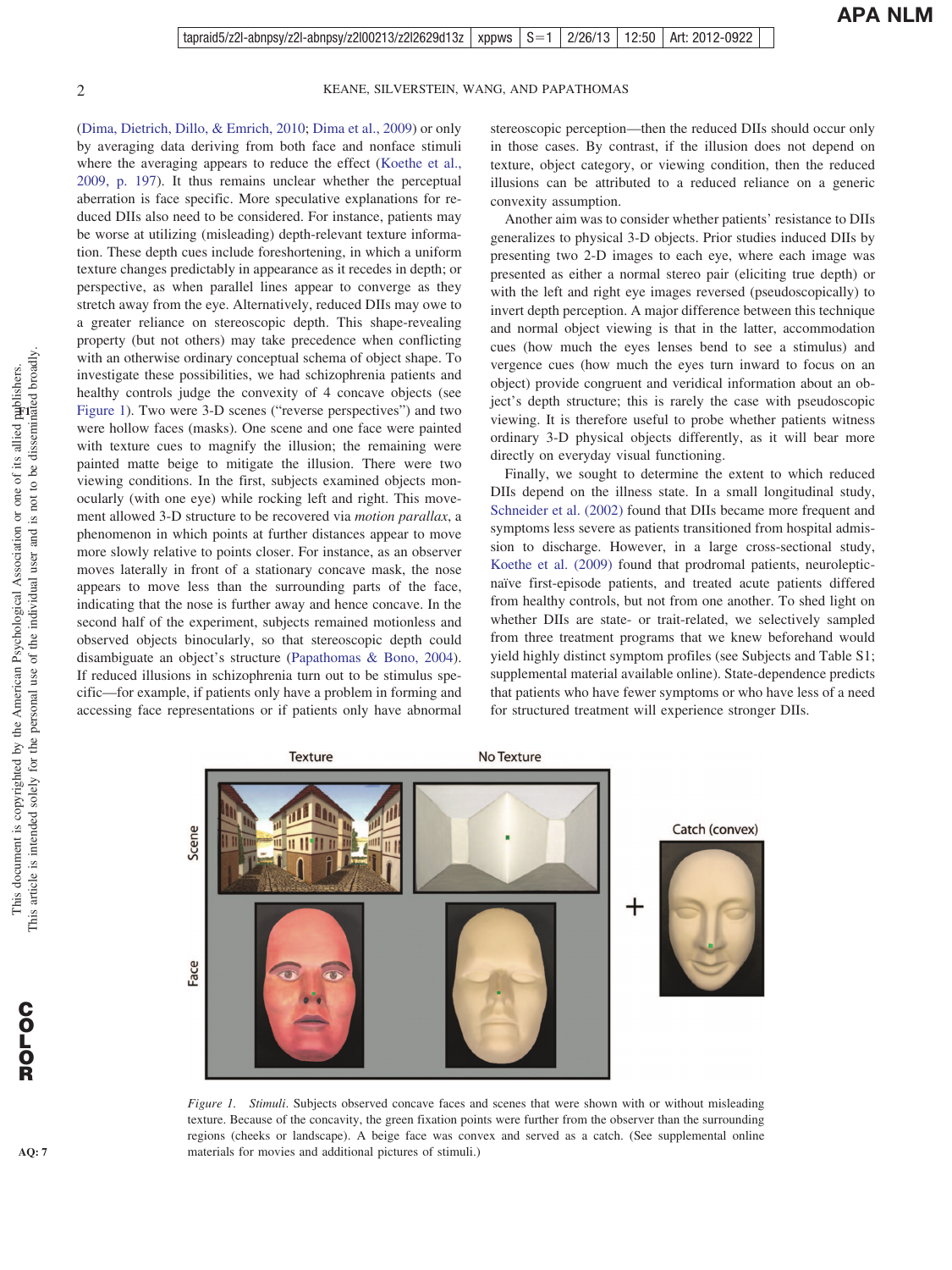### DEPTH, ILLUSIONS, SCHIZOPHRENIA 3

### **Subjects**

The subject sample consisted of 25 healthy control subjects and 30 schizophrenia patients [\(Table 1\)](#page-2-0). Special effort was made to match controls and patients at the group level on age, education level (father/mother/self), ethnicity, full-scale IQ, gender, and handedness (all  $ps > .07$ ). Patients were recruited from the same vertically integrated treatment facility at University Behavioral HealthCare [\(Smith, Hull, Hedayat-Harris, Ryder, & Berger, 1999\)](#page-6-6) and consisted of three groups: 10 acute partial hospital (PH) program patients who were either recently discharged from an inpatient unit  $( $6$  months) or recently admitted to the program$ following a symptom exacerbation in lieu of an inpatient hospitalization; 10 extended PH program patients who were first admitted into the acute PH between 6 to 24 months ago but who were still undergoing stabilization and needed the continuing daily structure of a longer-term PH program; and 10 outpatients who were last admitted into the acute PH at least 2 years prior to testing and who required only biweekly or monthly visits with treatment providers. The three subgroups did not differ significantly on age, education level (father/mother/self), ethnicity (% Caucasian), fullscale IQ, gender, handedness, or visual acuity (all  $ps > .06$ ; Table S1). Written informed consent was obtained from all subjects after explanation of the nature and possible consequences of participation. The study followed the tenets of the Declaration of Helsinki and was approved by the Institutional Review Boards at Rutgers and UMDNJ. All participants were naïve to the goals of the study and received monetary compensation for their time.

**Method**

For all subjects, the inclusion/exclusion criteria included: age 18 – 65 years; no clinically significant head injury (loss of consciousness or overnight hospitalization) or neurological disease; no diagnosis of mental retardation or pervasive developmental disorder; no substance dependence in the past 6 months; sufficient spoken English to complete testing; normal stereoscopic vision; and the ability to give valid informed consent. Additional criteria for patients: *Diagnostic and Statistical Manual of Mental Disorders, Fourth Edition*, text revision (*DSM–IV–TR*) diagnosis of schizophrenia [\(APA, 2000\)](#page-5-2); and taking antipsychotic medication at the time of testing. Additional criteria for controls were: no

<span id="page-2-0"></span>Table 1

| Demographic and Clinical Characteristics of Participants |  |  |  |  |
|----------------------------------------------------------|--|--|--|--|
|----------------------------------------------------------|--|--|--|--|

| DSM-IV diagnosis of schizophrenia or any other psychotic or |  |  |  |  |  |
|-------------------------------------------------------------|--|--|--|--|--|
| mood disorder, and no current psychotropic- or cognition-   |  |  |  |  |  |
| enhancing medication.                                       |  |  |  |  |  |

An experienced rater (YW), who had established reliability with raters in other ongoing studies  $(r > .8)$ , administered the clinical instruments and perceptual task to all subjects. Psychiatric health was assessed with the Structured Clinical Interview for *DSM–IV* (SCID), patient and nonpatient editions [\(First,](#page-6-7) [Spitzer, Gibbon, & Willams, 2002a,](#page-6-7) [2002b\)](#page-6-8). The Shipley Institute of Living Scale (vocabulary subtest; [Shipley, Gruber, Mar](#page-6-9)[tin, & Klein, 2009\)](#page-6-9) provided an estimate for full-scale IQ. Visual acuity was measured with a Snellen eye chart. We examined drug and alcohol history with the Mini International Neuropsychiatric Interview, substance abuse module [\(Sheehan](#page-6-10) [et al., 1998\)](#page-6-10). The Positive and Negative Syndrome Scale (PANSS; [Kay, Fiszbein, & Opler, 1987\)](#page-6-11) was administered within 1 week of the perceptual task and provided information about symptoms over the last 2 weeks. Cognitive disorganization was separately calculated as the sum of two PANSS items—poor attention and conceptual disorganization—and an additional item not originally included in the PANSS, inappropriate affect [\(Cuesta & Peralta, 1995\)](#page-5-3).

### **Stimuli**

Front views of each of the five stimuli are shown in [Figure 1.](#page-1-0) (See supplementary online material for stimulus movies, stereoscopic pictures, and orthographic projections.) The faces were two geometrically identical plastic facial masks with maximum height, width, and depth measuring 21.45, 13.10, and 5.97 cm, respectively. The two differed in that one was painted with a uniform matte beige color and the other was painted as if it were a realistic convex face.

The scenes consisted of two geometrically identical truncated pyramids that were horizontally aligned; each pyramid protruded toward the viewer and had a maximum height, width and depth measuring 14.90, 24.90, and 4.10 cm, respectively. The space between the truncated pyramids can be seen as concave (veridical) or convex (DII). The two scenes differed only in the addition of texture. To ensure that subjects responded nonrandomly and honestly, we also had subjects observe a convex face stimulus (catch),

|                           |      | Schizophrenia<br>$(n = 30)$ |      | Controls $(n = 25)$ |                  |  |
|---------------------------|------|-----------------------------|------|---------------------|------------------|--|
| Variable                  | Mean | SD                          | Mean | SD                  | Group comparison |  |
| Age (years)               | 46.6 | 13.6                        | 45.8 | 10.2                | $p=.80$          |  |
| Education, father (years) | 12.4 | 4.4                         | 12.1 | 3.0                 | $p=.83$          |  |
| Education, mother (years) | 11.4 | 4.2                         | 10.9 | 3.6                 | $p = .61$        |  |
| Education, self (years)   | 13.2 | 2.0                         | 13.3 | 1.9                 | $p=.88$          |  |
| Ethnicity (% Caucasian)   | 60.0 | <b>NA</b>                   | 24.0 | <b>NA</b>           | $p=.08$          |  |
| FSIQ (Shipley)            | 88.5 | 12.9                        | 89.7 | 13.0                | $p=.73$          |  |
| Gender (% male)           | 70.0 | <b>NA</b>                   | 48.0 | <b>NA</b>           | $p=.10$          |  |
| Handedness (% right)      | 80.0 | <b>NA</b>                   | 92.0 | <b>NA</b>           | $p = .27$        |  |
| PANSS, positive           | 14.7 | 4.7                         |      |                     |                  |  |
| PANSS, negative           | 17.3 | 5.4                         |      |                     |                  |  |
| PANSS, general            | 29.8 | 8.1                         |      |                     |                  |  |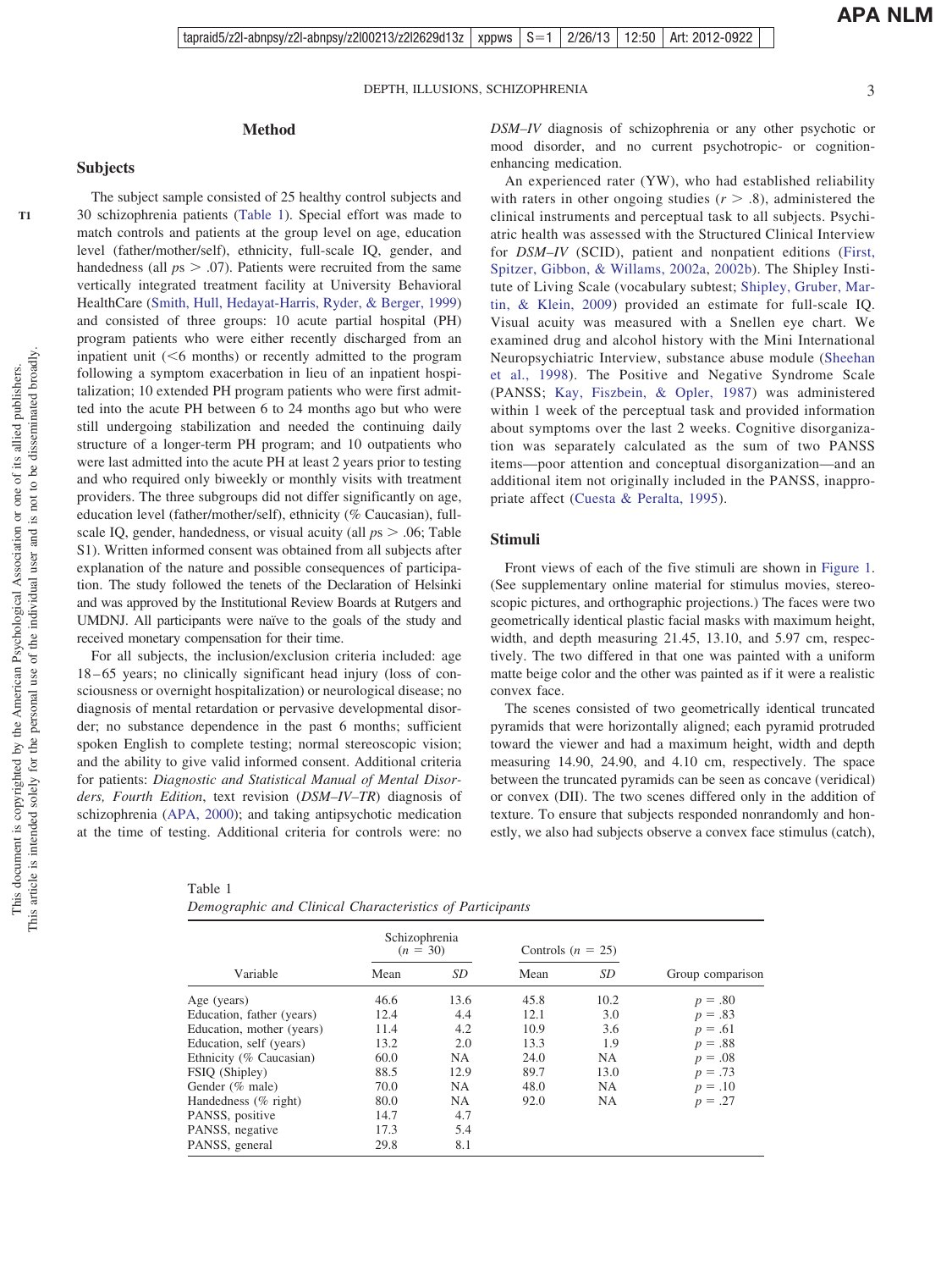4 KEANE, SILVERSTEIN, WANG, AND PAPATHOMAS

which had the same color and size as the uniformly colored concave face.

A small green square fixation mark (side  $= 5$  mm) was placed at the center of each object. This center was locally concave for all objects, except for the catch. Objects were mounted on a uniform matte black surface at eye level for each participant, and were lit by two pairs of floodlights positioned symmetrically on either side.

### **Procedure**

At the beginning of the experiment, subjects were shown two sample stimuli up close— one ovoid shell painted matte beige and one miniature scene painted realistically. Each sample consisted of a thin shell that was convex on one side and concave on the other, and each had a green fixation point at its center. Participants were told that they would see similar objects from afar, and that—while fixating the green dot—they would report whether the object appeared to be "popping out" (convex) or "caving in" (concave).

On each of 10 experimental trials, a stimulus was placed 200 cm from the subject—a distance known to produce an intermediate illusion strength [\(Papathomas & Bono, 2004\)](#page-6-5). A trial lasted for 2 minutes, during which subjects were prompted every 12 seconds to report the object's appearance. The experimenter entered subjects' responses into a computer and a program quantified the fraction of total time spent in the veridical percept (proportion veridical response). Between trials, subjects received a break and were shown the two sample stimuli as a reminder.

The five objects were shown for each of the two viewing conditions. In the motion parallax condition, subjects wore an eye patch over their nondominant eye [\(Crovitz & Zener, 1962\)](#page-5-4) and laterally swayed back and forth between two vertical planks of wood— one on the left and one on the right. The planks were separated by 35.6 cm, which greatly exceeds the average separation between the eyes (interpupillary distance) (6.3 cm; [Dodgson,](#page-6-12) [2004\)](#page-6-12). This ensured that— during movement—subjects would acquire substantially different views (retinal images) of the objects, and thereby obtain a robust motion parallax depth signal. In the stereopsis viewing condition, subjects binocularly examined objects from a stationary chinrest. Stereoscopic viewing always occurred in the second half of the experiment because the visual system recovers depth better with stereopsis than motion parallax [\(Sherman, Papathomas, Jain, & Keane, 2012\)](#page-6-13), and because the aim was to minimize the chances that subjects would use their knowledge of a stimulus when making a response. The sequence of five objects was counterbalanced across participants and viewing conditions.

### **Analysis**

There were two sets of analyses. In the first, patients were collapsed across treatment group and compared to healthy controls. Performance on the catch stimulus was evaluated with a 2 (subject group)  $\times$  2 (viewing condition) analysis of variance (ANOVA). Performance on the noncatch stimuli was assessed with a 2 (subject group)  $\times$  2 (viewing condition)  $\times$  2 (object category)  $\times$  2 (texture type) ANOVA. In the second set of analyses, the same ANOVAs were performed as above, except that controls were excluded and patient subgroup was the first factor

(outpatient, extended PH, and acute PH). Clinical stability was measured as the number of days (log units) between the last admission to the acute PH program (representing beginning of the stabilization phase after the last relapse) and the date of perceptual testing. Pearson or Spearman correlations (as required by normality tests) determined the relation between DIIs, symptoms, and clinical stability. All tests were two-tailed and equal variances were assumed, unless noted.

### **Results**

The patient and control groups identified the catch stimulus as convex on >98% of the occasions and did not differ in this regard (all  $ps > .4$ ). Across all subjects, there were fewer illusions when objects were viewed stereoscopically rather than with motion parallax,  $F(1, 53) = 52.0, p < .001, \eta_p^2 = .495$  [\(Sherman et al.,](#page-6-13) [2012\)](#page-6-13). DIIs were also reduced when the realistic texture was replaced by a blank surface  $(F(1, 53) = 56.2, p < .001, \eta_{p}^{2} = .515)$ , which was expected since the texture created a more familiar appearance and provided misleading depth information [\(Sherman](#page-6-13) [et al., 2012\)](#page-6-13). The effect of texture modulation was amplified with binocular viewing,  $F(1, 53) = 11.8$ ,  $p = .001$ ,  $\eta_p^2 = .182$ ). Most importantly, patients experienced DIIs less than healthy controls  $(F(1, 53) = 5.1, p = .028, \eta_p^2 = .088)$  and this group difference did not depend on viewing condition, texture, or object category (all  $p_s$   $>$  .15). Notably, the group difference arose when the analyses were restricted only to monocular viewings or only to scenes (*p*s .03). For all subjects, performance did not correlate with age, education (mother, father, or self), full-scale IQ, or visual acuity  $\text{(all } ps > .06).$ 

Next, we compared DIIs among patients only (outpatient, extended, acute). The subgroups performed similarly on the catch stimulus ( $ps$   $>$  .3). Patients exhibited less illusion with stereopsis than without  $(F(1, 27) = 22.8, p = .00006, \eta_p^2 = .458)$ , and more illusion with texture than without  $(F(1, 27) = 21.4, p = .00008,$  $\eta_{\rm p}^2$  = .442). Importantly, the illusion strength varied as a function of patient subgroup ( $F(2, 27) = 3.8$ ,  $p = .036$ ,  $\eta_p^2 = .218$ ), which itself did not depend on the viewing condition, object category, or texture (all  $ps > .17$ ). Follow-up *t* tests revealed that, overall, the acute patients differed marginally from the extended patients  $(t(14.9) = 1.88$ , unequal variances;  $p = .08$ ) and significantly from the outpatients,  $t(18) = 3.0$ ,  $p = .009$ , but that the latter two groups did not differ from one another  $(p > .4)$ . Patient performance did not correlate with age, education level (mother/father/self), fullscale IQ, or visual acuity (all  $ps > .10$ ).

To further consider whether group differences depended on stimulus parameters, we compared only the two most extreme groups, control and acute. They differed enormously in overall DII  $(p = .0003, \eta_{\rm p}^2 = .32)$ , but not in any other way  $(ps > .11, \eta_{\rm p}^2 <$ .08), suggesting that even when group differences are stark, they do not strongly depend on stimulus properties.

PANSS symptoms (positive, negative, and general) increased linearly from outpatient to acute patients (all  $ps < .004$ , one-tailed; see also ANOVA results, Table S1). Perhaps because of this heterogeneity, we were able to identify a positive correlation between proportion veridical response and positive symptoms  $(r = .42, p = .021)$ . DIIs did not correlate with negative symptoms ( $p = .22$ ), general symptoms ( $p = .11$ ), cognitive disorganization ( $p = .06$ ) or Depression (the sum of G1, G2,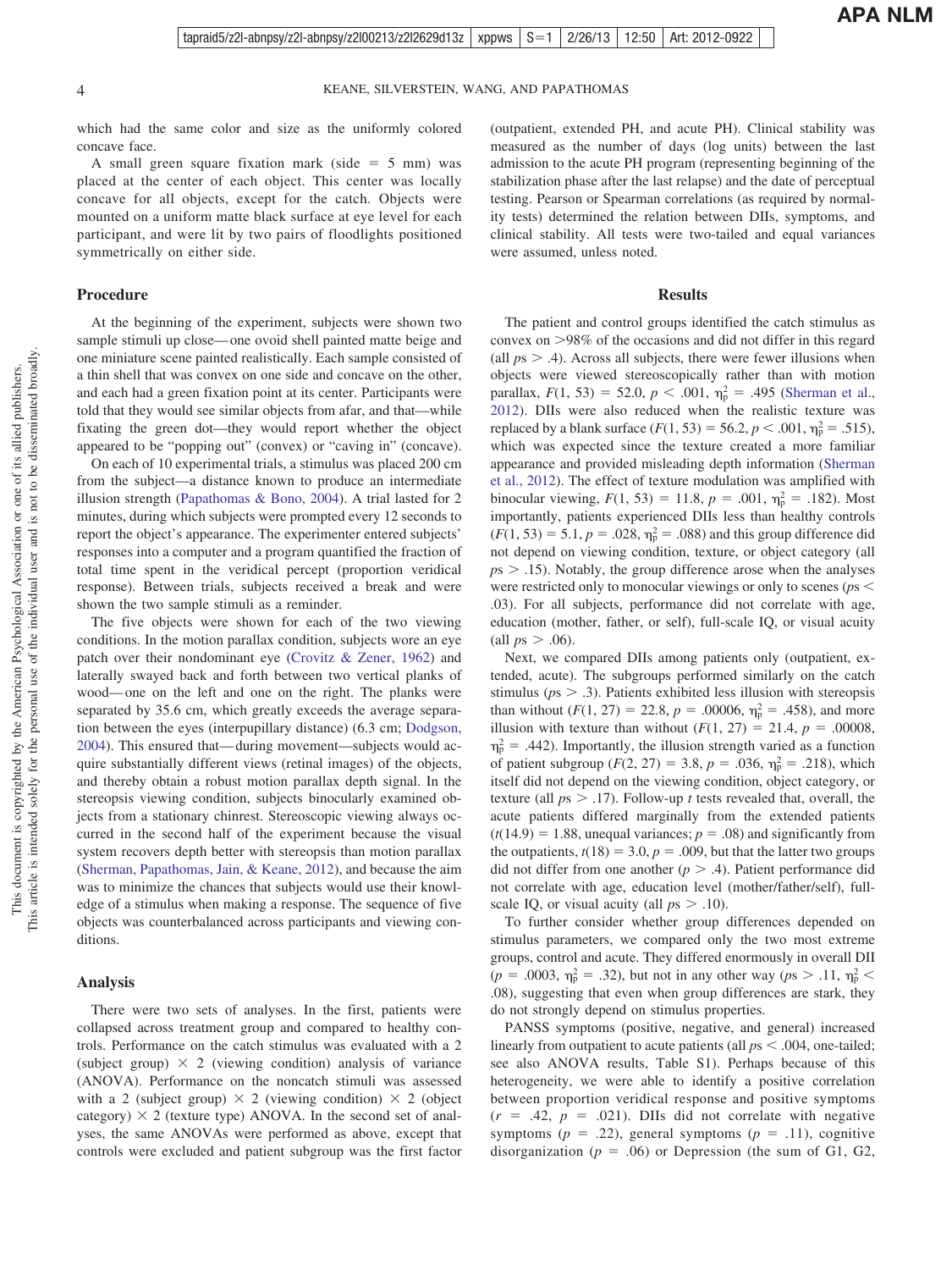G3, and G6;  $p > .4$ ). Exploratory analyses revealed a strong negative correlation between inappropriate affect and DIIs ( $\rho$  = .592,  $p = .0006$ ). A significant correlation was observed between DII and log days since last acute PH admission, a measure of clinical stability ( $r = .50$ ,  $p = .006$ ; [Figure 2C\)](#page-4-0).

### **Discussion**

When judging the appearance of physically concave objects, schizophrenia patients experienced fewer DIIs than healthy controls who were matched at the group level on eight different variables. Illusion resistance was more pronounced for patients who had a more recent acute PH admission date, more of a need for structured treatment, more positive symptoms, or less appropriate affect. Differences between patients and controls or between subgroups of patients did not significantly depend on object category (faces/scenes), viewing condition (parallax/stereopsis) or texture type (realistic/blank). These results could not be explained in terms of a stimulus-independent concavity bias among patients, since each patient subgroup almost always identified the catch

stimulus as convex. Together, these data suggest that i) schizophrenia patients more accurately perceive the 3-D structure of concave objects; ii) the likelihood of veridical perception increases monotonically with state severity; and iii) between-groups differences in convexity perception occur for a variety of object types and viewing conditions.

These data provide important clues as to why weaker DIIs are experienced in schizophrenia. As noted in the Introduction, prior studies examined DIIs with faces (at least in part), but because faces may be processed abnormally in schizophrenia [\(Sachs et al., 2004\)](#page-6-3), there remained the possibility that group differences could be explained in terms of this dysfunction rather than poor top-down modulation. Our data disconfirm this view. None of the patient (or control) effects depended on whether objects were scenes or faces, and group differences arose even when the scene stimuli were considered alone. Second, since the late 1980s, it has been argued that schizophrenia involves reduced "binocular depth inversion" [\(Emrich,](#page-6-14) [1989\)](#page-6-14), but our data show that binocularity is not necessary for



<span id="page-4-0"></span>*Figure 2. DIIs for patients and controls.* (A–B) For concave objects, patients gave more veridical responses regardless of object type or viewing condition. For the catch, patients and controls were all near ceiling. Errors show  $+/-$  SEM. (C–D) DIIs varied as a function of treatment group, duration since last acute PH admission, and positive symptoms. Regression lines accompany the scatter plots. Dotted lines denote controls' average DII.

**C O L O R**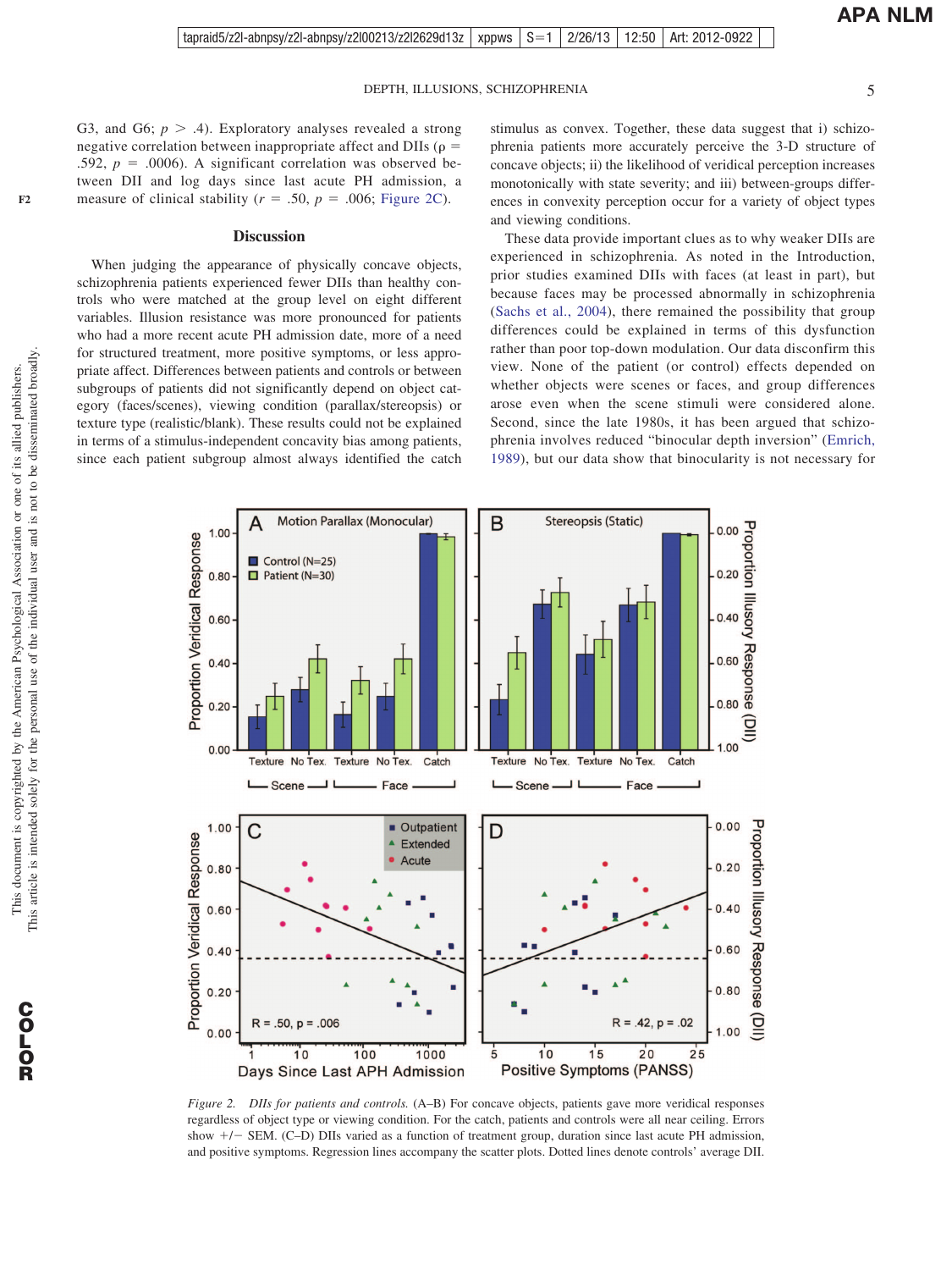### 6 KEANE, SILVERSTEIN, WANG, AND PAPATHOMAS

<span id="page-5-0"></span>the group difference. When veridical depth information derived purely from monocular motion parallax, patients still experienced fewer DIIs. Finally, patients and controls responded similarly to alterations in texture and depth, which indicates that the processing of these features is not obviously disturbed in schizophrenia. The constancy of the group (or subgroup) differences across stimulus conditions is noteworthy since it shows that the overall level of illusion can shift dramatically without large changes in the processing of any other stimulus attribute. This suggests that schizophrenia may entail a weakened bias to construe ambiguous objects as convex, regardless of their stimulus properties, although larger subject samples will be needed to further confirm this conclusion.

The relation between DII, treatment program (subgroup), and duration since last AP hospital admission indicates that abnormal seeing predicts level of functioning. This is so because—in the current study—program assignments were made within a single, vertically integrated system that: makes level of care decisions on the basis of standard criteria (as set by external review agencies), facilitates rapid transfers between programs, and maintains continuity of treatment [\(Smith et al., 1999\)](#page-6-6). Thus, the program assignment—and the duration since last acute PH admission—reflect the need for daily structure and intensive treatment in a highly standardized way. A goal in future studies will be to probe whether DIIs can predict future need for treatment and, in particular, future inpatient and emergency room visits.

Our illness-state effects are consistent with the longitudinal inpatient study of [Schneider et al. \(2002\),](#page-6-2) but inconsistent with the larger, cross-sectional study of [Koethe et al. \(2009\),](#page-6-4) which documented equivalent performance between prodromal and treated schizophrenia patients. Why the discrepancy? We hypothesize that the subject groups of Koethe et al. were, on average, asymptomatic and clinically stable (hospitalization programs and PANSS scores were not reported). This hypothesis would explain why, in prior studies, patients with severely positive PANSS symptoms  $(>=18,$ higher than the current acute group) differed tremendously from controls [\(Dima et al., 2010,](#page-5-1) [2009\)](#page-5-0), whereas schizophrenia groups in Koethe et al. differed only slightly from controls. Including symptomatic, recently hospitalized patients, as we have done, may be crucial for distinguishing patients and controls and also for uncovering DII symptom correlates.

State-related reductions of DII in schizophrenia may begin to be explained by disturbances in *prediction-error monitoring*, the statistical process by which the brain updates expectations about future states of the world on the basis of how past predictions matched with past experience. This Bayesian belief-updating process provides one way of characterizing the at times nebulous notion of "top-down influence" [\(Dima et al., 2010\)](#page-5-1). The idea in its simplest form is that past experiences with mostly convex objects (faces) leads us to construe newly encountered ambiguous objects as also being convex. This experientially established assumption is typically strong enough to effectively veto conflicting (e.g., stereoscopic) information. People with schizophrenia and particularly those individuals with positive symptoms are especially poor at detecting or employing prediction errors [\(Fletcher &](#page-6-15) [Frith, 2009\)](#page-6-15), and this may provide some reason why they are also less susceptible to DII.

The presented data also offer methodological advancement. The DII task typically involves judging local and global convexity with

a 5-item subjective rating scale, ranging from clearly convex to clearly concave. A problem that [Schneider et al. \(2002\)](#page-6-2) pointed out is that different subject groups could use the scale in different ways (e.g., a patient may need less evidence than a control to categorize an object as *clearly concave* rather than *possibly concave*). Our version of the task avoids confounds with response bias by having subjects make simple, qualitative, binary judgments. Additionally, all prior studies utilized pseudoscopy, which requires a computer, spatially offset 2-D images, and a device for stereoscopic presentation (e.g., shutter glasses or Wheatstone stereoscope). The present study, on the other hand, has shown that appropriately placed, uniform concave objects are perfectly acceptable alternatives, and that—in principle—no electronic equipment is even necessary to study the effect.

Finally, the current results show that abnormal convexity perception potentially occurs outside of the laboratory setting and applies to objects that could realistically be encountered in everyday life (i.e., any concave surface). Future research will need to consider the practical ramifications of this perceptual difference, especially for more symptomatic or more recently hospitalized patients.

### **Limitations**

A limitation of our approach was that—similar to prior studies—the interviewer knew a subject's patient status when recording a subject's response, introducing the potential for experimenter bias. This confound is not especially troubling since many of the significant findings were unanticipated, and since the interviewer's role was merely to periodically prompt a binary response. Another limitation was the small size of the patient subgroups. Null results involving this factor indicate only the absence of a large effect; smaller effects cannot be discounted until larger samples are examined. However, it is worth noting that the overall patient sample size allowed for easy detection of certain within-group effects (e.g., texture). Third, a standard interview for level of functioning was not employed. A caveat is that these measures do not always correlate highly with each other, and may not accurately reveal the need for daily structure and intensive treatment as do the "real-world" metric of program assignment [\(Silverstein,](#page-6-16) [All, & Jaeger, 2011\)](#page-6-16). Notwithstanding the foregoing limitations, **AQ: 5** the data show that schizophrenia patients have less DIIs with physical objects, perhaps because of a weakened visual convexity assumption. This impairment is strongly linked to the presence of positive symptoms and need for structure, and may therefore represent a biomarker of psychosis and recovery.

### <span id="page-5-5"></span>**References**

- <span id="page-5-2"></span>American Psychiatric Association. (2000). *Diagnostic and statistical manual of mental disorders* (Text Revision, 4th ed.). Washington, DC: Author.
- <span id="page-5-4"></span>Crovitz, H. F., & Zener, K. (1962). A group-test for assessing hand- and eye-dominance. *The American Journal of Psychology, 75,* 271–276. [doi:10.2307/1419611](http://dx.doi.org/10.2307/1419611)
- <span id="page-5-3"></span>Cuesta, M. J., & Peralta, V. (1995). Cognitive disorders in the positive, negative, and disorganization syndromes of schizophrenia. *Psychiatry Research, 58,* 227–235. [doi:10.1016/0165-1781\(95\)02712-6](http://dx.doi.org/10.1016/0165-1781%2895%2902712-6)
- <span id="page-5-1"></span>Dima, D., Dietrich, D. E., Dillo, W., & Emrich, H. M. (2010). Impaired top-down processes in schizophrenia: A DCM study of ERPs. *Neuro-Image, 52,* 824 – 832. [doi:10.1016/j.neuroimage.2009.12.086](http://dx.doi.org/10.1016/j.neuroimage.2009.12.086)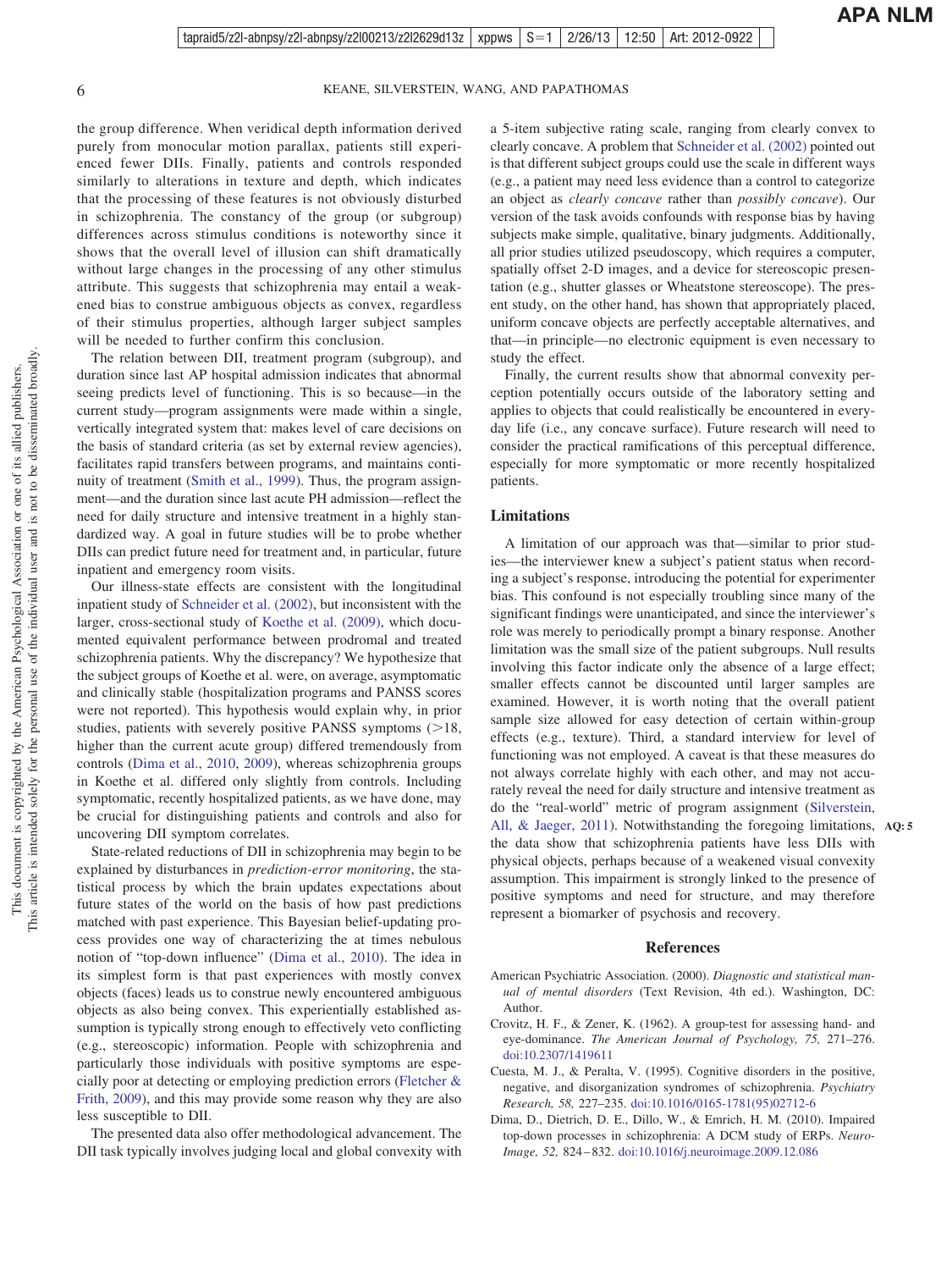### DEPTH, ILLUSIONS, SCHIZOPHRENIA 7

- Dima, D., Roiser, J. P., Dietrich, D. E., Bonnemann, C., Lanfermann, H., Emrich, H. M., & Dillo, W. (2009). Understanding why patients with schizophrenia do not perceive the hollow-mask illusion using dynamic causal modelling. *NeuroImage, 46,* 1180 –1186. [doi:10.1016/j](http://dx.doi.org/10.1016/j.neuroimage.2009.03.033) [.neuroimage.2009.03.033](http://dx.doi.org/10.1016/j.neuroimage.2009.03.033)
- <span id="page-6-12"></span>Dodgson, N. A. (2004). Variation and extrema of human interpupillary distance. *Proceedings of the SPIE, 5291,* 36 – 46. [doi:10.1117/12.529999](http://dx.doi.org/10.1117/12.529999)
- <span id="page-6-14"></span>Emrich, H. M. (1989). A three-component-system hypothesis of psychosis. Impairment of binocular depth inversion as an indicator of a functional dysequilibrium. *British Journal of Psychiatry, 155,* S37–S39.
- <span id="page-6-7"></span>First, M., Spitzer, R., Gibbon, M., & Willams, J. B. W. (2002a). *Structured Clinical Interview for DSM-IV-TR Axis I Disorders, Research version, Patient edition. (SCID-I/P)*. New York, NY: New York State Psychiatric Institute.
- <span id="page-6-8"></span>First, M., Spitzer, R., Gibbon, M., & Williams, J. B. W. (2002b). *Structured Clinical Interview for DSM-IV-TR Axis I Disorders, Research version, Non-patient edition. (SCID-I/NP)*. New York, NY: New York State Psychiatric Institute.
- <span id="page-6-15"></span>Fletcher, P. C., & Frith, C. D. (2009). Perceiving is believing: A Bayesian approach to explaining the positive symptoms of schizophrenia. *Nature Reviews Neuroscience, 10,* 48 –58. [doi:10.1038/nrn2536](http://dx.doi.org/10.1038/nrn2536)
- <span id="page-6-0"></span>Gregory, R. L. (1970). *The intelligent eye* (pp. 126 –131). New York, NY: McGraw-Hill.
- <span id="page-6-11"></span>Kay, S. R., Fiszbein, A., & Opler, L. A. (1987). The positive and negative syndrome scale (PANSS) for schizophrenia. *Schizophrenia Bulletin, 13,* 261–276. [doi:10.1093/schbul/13.2.261](http://dx.doi.org/10.1093/schbul/13.2.261)
- <span id="page-6-1"></span>Koethe, D., Gerth, C. W., Neatby, M. A., Haensel, A., Thies, M., Schneider, U.,... Leweke, F. M. (2006). Disturbances of visual information processing in early states of psychosis and experimental delta-9 tetrahydrocannabinol altered states of consciousness. *Schizophrenia Research, 88,* 142–150. [doi:10.1016/j.schres.2006.07.023](http://dx.doi.org/10.1016/j.schres.2006.07.023)
- <span id="page-6-4"></span>Koethe, D., Kranaster, L., Hoyer, C., Gross, S., Neatby, M. A., Schultze-Lutter, F., ... Leweke, F. M. (2009). Binocular depth inversion as a paradigm of reduced visual information processing in prodromal state, antipsychotic-naive and treated schizophrenia. *European Archives of*

*Psychiatry and Clinical Neuroscience, 259,* 195–202. [doi:10.1007/](http://dx.doi.org/10.1007/s00406-008-0851-6) [s00406-008-0851-6](http://dx.doi.org/10.1007/s00406-008-0851-6)

- <span id="page-6-5"></span>Papathomas, T. V., & Bono, L. M. (2004). Experiments with a hollow mask and a reverspective: Top-down influences in the inversion effect for 3-D stimuli. *Perception, 33,* 1129 –1138. [doi:10.1068/p5086](http://dx.doi.org/10.1068/p5086)
- <span id="page-6-3"></span>Sachs, G., Steger-Wuchse, D., Kryspin-Exner, I., Gur, R. C., & Katschnig, H. (2004). Facial recognition deficits and cognition in schizophrenia. *Schizophrenia Research, 68,* 27–35. [doi:10.1016/S0920-9964](http://dx.doi.org/10.1016/S0920-9964%2803%2900131-2) [\(03\)00131-2](http://dx.doi.org/10.1016/S0920-9964%2803%2900131-2)
- <span id="page-6-2"></span>Schneider, U., Borsutzky, M., Seifert, J., Leweke, F. M., Huber, T. J., Rollnik, J. D., & Emrich, H. M. (2002). Reduced binocular depth inversion in schizophrenic patients. *Schizophrenia Research, 53,* 101– 108. [doi:10.1016/S0920-9964\(00\)00172-9](http://dx.doi.org/10.1016/S0920-9964%2800%2900172-9)
- <span id="page-6-10"></span>Sheehan, D. V., Lecrubier, Y., Sheehan, K. H., Amorim, P., Janavs, J., Weiller, E.,... Dunbar, G. C. (1998). The Mini-International Neuropsychiatric Interview (M. I. N. I.): The development and validation of a structured diagnostic psychiatric interview for DSM-IV and ICD-10. *Journal of Clinical Psychiatry, 59 Suppl 20,* 22–33; quiz 34 –57.
- <span id="page-6-13"></span>Sherman, A., Papathomas, T. V., Jain, A., & Keane, B. P. (2012). The role of stereopsis, motion parallax, perspective and angle polarity in perceiving 3-d shape. *Seeing and Perceiving, 25,* 263–285. [doi:10.1163/](http://dx.doi.org/10.1163/187847511X576802) [187847511X576802](http://dx.doi.org/10.1163/187847511X576802)
- <span id="page-6-9"></span>Shipley, W. C., Gruber, C. P., Martin, T. A., & Klein, A. M. (2009). *Shipley-2*. Los Angeles, CA: Western Psychological Services.
- <span id="page-6-16"></span>Silverstein, S. M., All, S. D., & Jaeger, J. (2011). Cognition-UPSA score relationships: A further analysis of Silverstein et al. (2010) data and some caveats. *Psychiatry Research, 187,* 424 – 431. [doi:10.1016/j](http://dx.doi.org/10.1016/j.psychres.2010.12.003) [.psychres.2010.12.003](http://dx.doi.org/10.1016/j.psychres.2010.12.003)
- <span id="page-6-6"></span>Smith, T. E., Hull, J. W., Hedayat-Harris, A., Ryder, G., & Berger, L. J. (1999). Development of a vertically integrated program of services for persons with schizophrenia. *Psychiatric Services, 50,* 931–935.

Received August 28, 2012

Revision received January 22, 2013

Accepted January 28, 2013